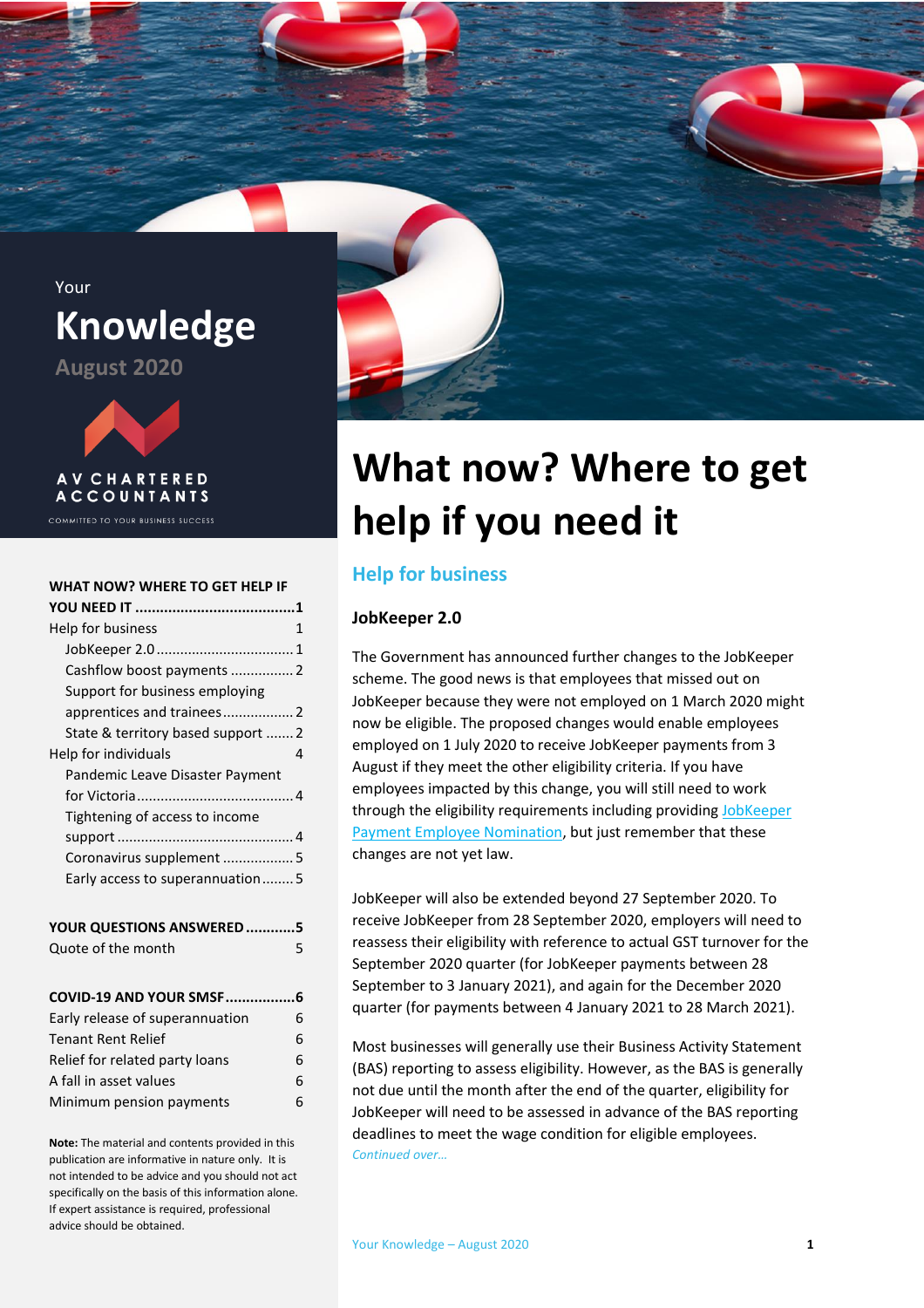#### Continued from page 1…

However, the ATO will have discretion to extend the time an entity has to pay employees in order to meet the wage condition.

From 28 September 2020 the payment rates for JobKeeper will reduce and split into a higher and lower rate. Whether an eligible employee can access the higher or lower rate will depend on the number of hours they worked during a 4 week test period. The higher rate will apply to employees who worked at least 20 hours a week on average in the four weeks of pay periods prior to either 1 March 2020 or 1 July 2020. Between 28 September 2020 and 3 January 2021, the higher rate is \$1,200 per fortnight, and \$750 for the lower rate. Between 4 January and 28 March 2021, the higher rate is \$1,000 per fortnight and \$650 for the lower rate.

| JobKeeper<br>payment | 30 Mar<br>to 27 | 28 Sept<br>to 3 Jan | 4 Jan<br>2021 to |
|----------------------|-----------------|---------------------|------------------|
| rate                 | Sept            | 2021                | 28 Mar           |
|                      | 2020            |                     | 2021             |
| < 20 hours           | \$1,500         | \$1,200             | \$1,000          |
| > 20 hours           | \$1,500         | \$750               | \$650            |

## <span id="page-1-0"></span>**Cashflow boost payments**

If your business received the first cashflow boost tranche, you will receive a further cashflow boost for the June to September quarters of the same amount. If you report quarterly, the cashflow boost will be paid in two equal payments for June and September. If you report monthly, the cashflow boost is provided in four equal payments.

The cashflow boost is applied to reduce any liabilities in the same reporting period with any excess amount being paid as a cash refund from the ATO.

# <span id="page-1-1"></span>**Support for business employing apprentices and trainees**

JobTrainer provides a 50% reimbursement to eligible employers for the cost of apprentice or trainee wages up to \$7,000 per quarter. Originally only for small businesses employing

less than 20 employees, the subsidy recently expanded to include businesses with under 200 employees.

For small businesses (under 20 employees), the apprentice had to be employed on 1 March 2020 or on 1 July 2020 for claims after this date (claims are open now). For medium sized businesses (under 200 employees), the apprentice had to be employed on 1 July 2020 (claims open 1 October 2020). To access the subsidy, you will need to provide evidence of wages paid to the apprentice.

The subsidy is also accessible to larger employers employing apprentices let go by a small/medium business where that apprentice was eligible for the wage subsidy.

The subsidy is scheduled to end on 31 March 2021.

## <span id="page-1-2"></span>**State & territory based support**

In addition to general waivers, reductions or rebates on some Government licensing and fees, each State and Territory has some form of support accessible to certain businesses impacted by COVID-19.

#### **Australian Capital Territory**

| <b>Support</b> | <b>Description</b>   | <b>Closes</b> |
|----------------|----------------------|---------------|
| Rate           | Rate deferrals for   | 1 April       |
| deferrals      | commercial property  | 2021          |
|                | owners affected by   |               |
|                | COVID-19.            |               |
| Payroll tax    | All ACT businesses   |               |
| deferral       | with Australia-wide  |               |
|                | wages of up to \$10  |               |
|                | million can apply to |               |
|                | defer their 2020-21  |               |
|                | payroll tax, until 1 |               |
|                | July 2022.           |               |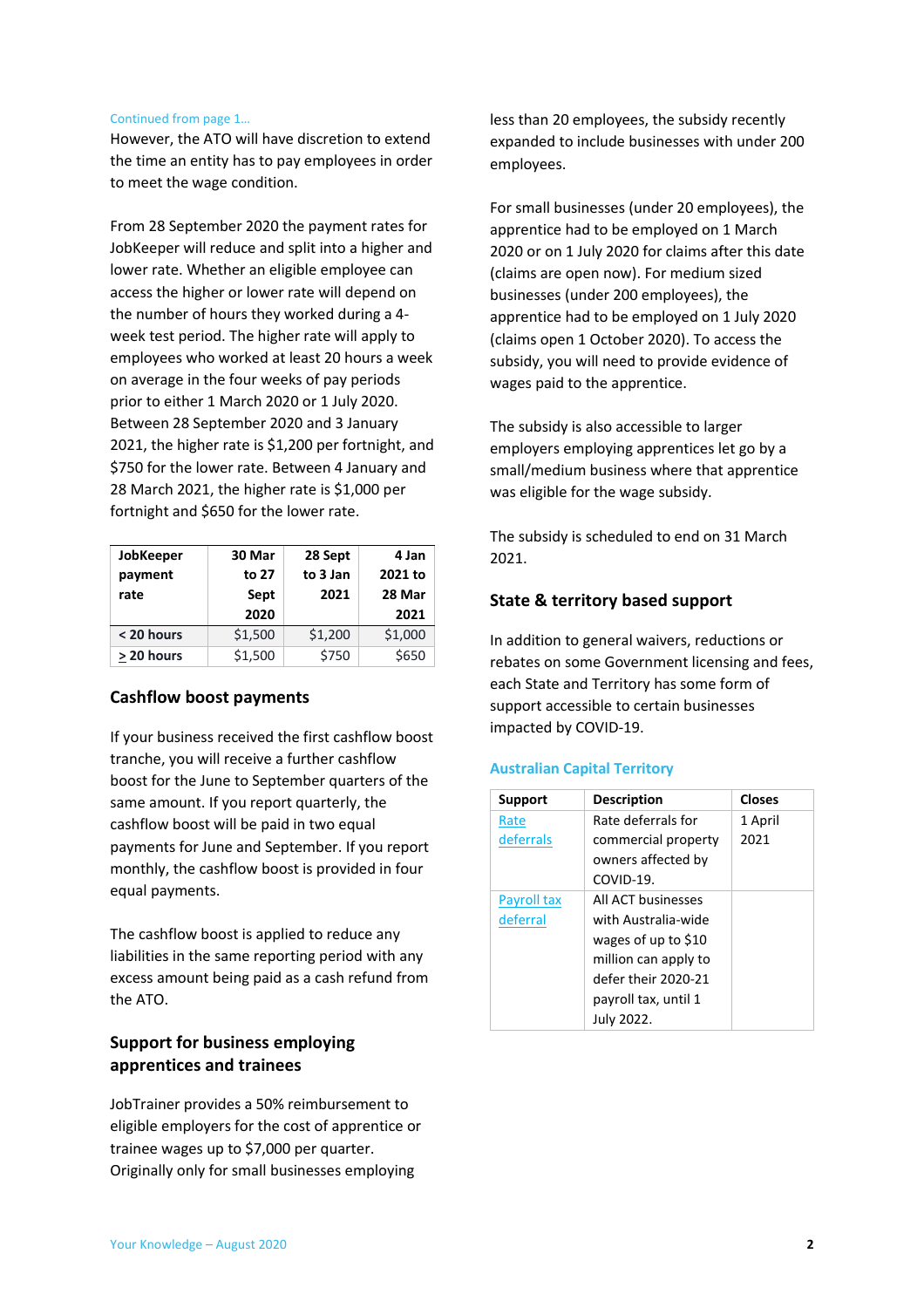### **New South Wales**

| <b>Support</b> | <b>Description</b>     | <b>Closes</b> |
|----------------|------------------------|---------------|
| Payroll tax    | Option of deferring    |               |
| deferral       | 2019-20 payroll tax    |               |
|                | to October 2020.       |               |
|                | Instalment plans can   |               |
|                | be entered into after  |               |
|                | October 2020.          |               |
|                | Payroll tax threshold  |               |
|                | has increased to \$1m  |               |
|                | for 2020-21.           |               |
| <b>Small</b>   | Grants of between      | 16 Aug.       |
| business       | \$500 and \$3,000 to   | 2020          |
| recovery       | help small business    |               |
| grant          | reopen safely.         |               |
| <b>Export</b>  | Up to \$10,000 for up  |               |
| assistance     | to 1,000 eligible      |               |
| grants         | small or medium        |               |
|                | <b>NSW</b> export      |               |
|                | businesses that have   |               |
|                | experienced            |               |
|                | disruptions to freight |               |
|                | channels or            |               |
|                | reductions in orders.  |               |
|                | Opening soon.          |               |

# **Northern Territory**

| <b>Support</b>  | <b>Description</b>    | <b>Closes</b> |
|-----------------|-----------------------|---------------|
| <b>Business</b> | A package of          | 30 Sept.      |
| hardship        | concessions including | 2020          |
| package         | payroll tax waiver or |               |
|                 | deferral, council     |               |
|                 | rates, utilities and  |               |
|                 | rate concessions.     |               |

## **Queensland**

| <b>Support</b>  | <b>Description</b>  | <b>Closes</b> |
|-----------------|---------------------|---------------|
| <b>Adaption</b> | Funding of up to    | When          |
| grant           | \$10,000 for        | allocation    |
|                 | regional micro and  | exhausted     |
|                 | small businesses to |               |
|                 | adapt and sustain   |               |
|                 | operations.         |               |
| Payroll tax     | Payroll tax         | 31 Dec. 2020  |
| relief          | deferrals for the   |               |
|                 | 2020 calendar year. |               |

## **South Australia**

| Support     | <b>Description</b>     | <b>Closes</b> |
|-------------|------------------------|---------------|
| Support     | A range of grants      | Generally     |
| when        | and support when       | 31 Aug.       |
| employing   | you hire an            | 2020          |
| apprentices | apprentice $-$ up to   |               |
|             | \$5,000 for hiring an  |               |
|             | apprentice, \$1,500    |               |
|             | on equipment           |               |
|             | reimbursement, and     |               |
|             | up to $$5,200$ off the |               |
|             | <b>Group Training</b>  |               |
|             | Organisation charge    |               |
|             | out rate.              |               |

#### **Tasmania**

| <b>Support</b>        | <b>Description</b>  | <b>Closes</b> |
|-----------------------|---------------------|---------------|
| <b>Small business</b> | Grants of up to     | 24 Aug.       |
| sustainability        | \$5,000 for         | 2020          |
|                       | businesses with     |               |
|                       | fewer than 20       |               |
|                       | employees to        |               |
|                       | reopen and rebuild. |               |

## **Victoria**

| <b>Support</b>          | <b>Description</b>   | <b>Closes</b> |
|-------------------------|----------------------|---------------|
| <b>Business Support</b> | One-off grant of     | 14 Sept.      |
| <b>Fund</b>             | \$10,000 for         | 2020          |
|                         | employers in         |               |
|                         | metropolitan         |               |
|                         | Melbourne and        |               |
|                         | Mitchell Shire and   |               |
|                         | \$5,000 in regional  |               |
|                         | local government     |               |
|                         | areas.               |               |
| <b>Regional Tourism</b> | Up to \$225 per      | 19 Aug.       |
| <b>Accommodation</b>    | night up to a        | 2020          |
| <b>Support</b>          | maximum of           |               |
|                         | \$1,125 per          |               |
|                         | bookable             |               |
|                         | accommodation for    |               |
|                         | cancelled bookings   |               |
|                         | during stage 3       |               |
|                         | restrictions.        |               |
| <b>CBD Business</b>     | \$20m fund for CBD   |               |
| <b>Support Fund</b>     | businesses. No       |               |
|                         | details available as |               |
|                         | yet but register     |               |
|                         | your interest.       |               |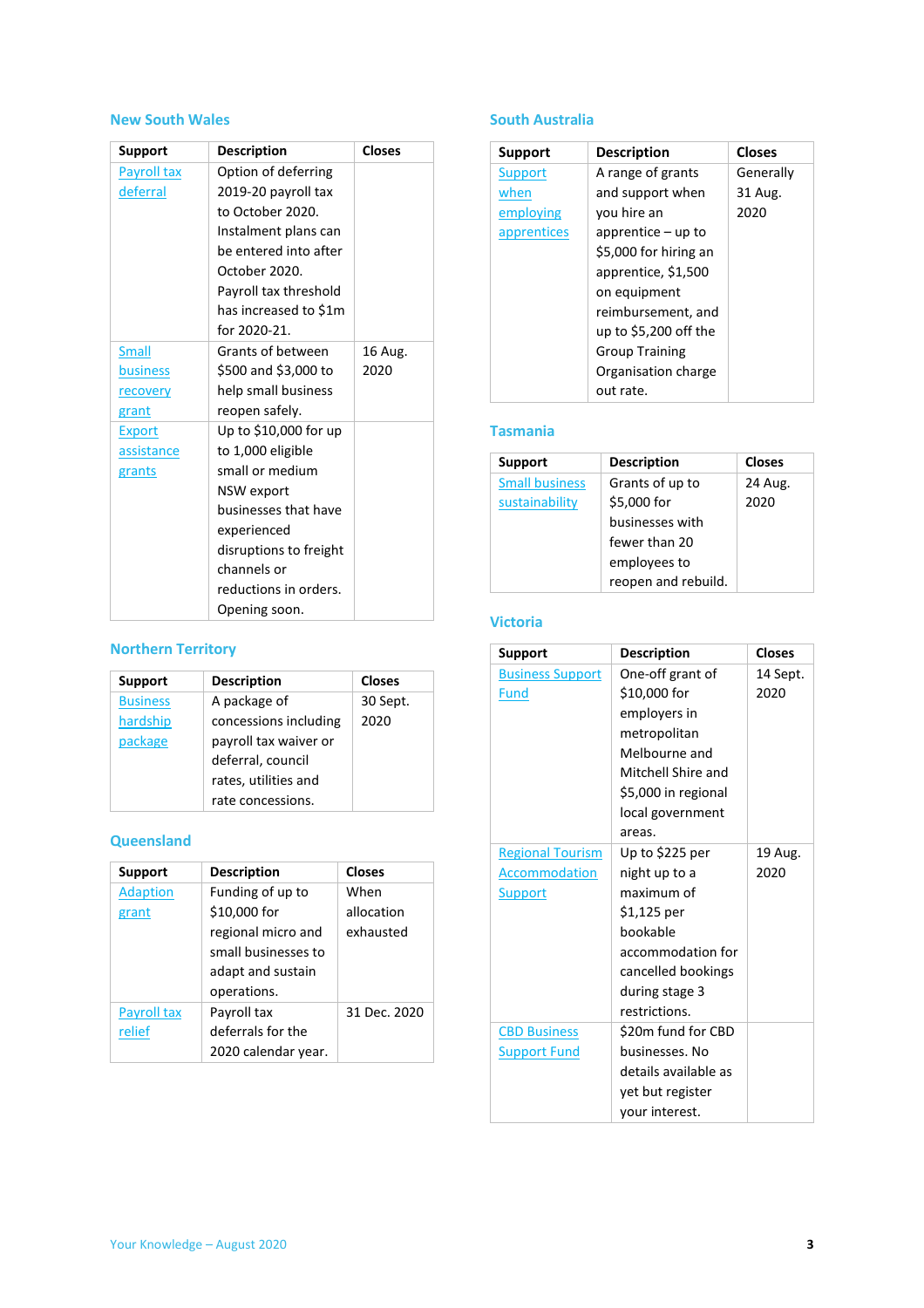| <b>Support</b>     | <b>Description</b>     | <b>Closes</b> |
|--------------------|------------------------|---------------|
| Night-time         | \$30m fund for         |               |
| economy            | hospitality            |               |
| <b>support</b>     | businesses. No         |               |
|                    | details available as   |               |
|                    | yet but register       |               |
|                    | your interest.         |               |
| <b>Payroll tax</b> | <b>Businesses with</b> |               |
| deferrals          | payrolls up to \$10    |               |
|                    | million can defer      |               |
|                    | their liabilities for  |               |
|                    | the first half of the  |               |
|                    | 2020-21 financial      |               |
|                    | year.                  |               |
| <b>Payroll tax</b> | Eligible businesses    |               |
| <u>refunds</u>     | can claim an           |               |
|                    | emergency tax          |               |
|                    | relief refund of       |               |
|                    | payroll tax already    |               |
|                    | paid in the 2019-20    |               |
|                    | financial year.        |               |

#### **Western Australia**

| <b>Support</b>       | <b>Description</b> | <b>Closes</b> |
|----------------------|--------------------|---------------|
| <b>International</b> | Matched funding    | 12 Aug.       |
| competitiveness      | of between         | 2020          |
| co-investment        | \$50,000 and       |               |
|                      | \$100,000 for      |               |
|                      | existing exporters |               |
|                      | (under 200         |               |
|                      | employees) of      |               |
|                      | food, beverages    |               |
|                      | and services into  |               |
|                      | Asia.              |               |
| Payroll tax relief   | The tax-free       |               |
|                      | threshold          |               |
|                      | increased to \$1m  |               |
|                      | on 1 July 2020.    |               |
|                      | Automatic grants   |               |
|                      | of \$17,500 are    |               |
|                      | being paid to      |               |
|                      | employers with     |               |
|                      | annual Australian  |               |
|                      | taxable wages of   |               |
|                      | more than \$1m     |               |
|                      | and up to \$4m in  |               |
|                      | 2018-19.           |               |
| <b>Support when</b>  | A one-off payment  | 30 June       |
| employing            | of \$6,000 for an  | 2021          |
| apprentices          | apprentice and     |               |
|                      | \$3,000 for a      |               |
|                      | trainee employed   |               |
|                      | from 1 July 2020.  |               |

| <b>Support</b>          | <b>Description</b>       | <b>Closes</b> |
|-------------------------|--------------------------|---------------|
| Incentive to            | Incentive of up to       |               |
| employee                | \$8,500 for              |               |
| apprentices             | employing an             |               |
|                         | apprentice or            |               |
|                         | trainee from 1 July      |               |
|                         | 2019.                    |               |
| <b>Local Capability</b> | Fund to increase         | 30 June       |
| <b>Fund</b>             | capability of SMEs       | 2021          |
|                         | for planning,            |               |
|                         | improvements to          |               |
|                         | internal                 |               |
|                         | infrastructure,          |               |
|                         | plant and                |               |
|                         | equipment and            |               |
|                         | training. Current        |               |
|                         | rounds include           |               |
|                         | cost recovery for:       |               |
|                         | <b>PPE manufacturing</b> |               |
|                         | (up to \$500k) and       |               |
|                         | feasibility (up to       |               |
|                         | \$20k), and general      |               |
|                         | recovery and             |               |
|                         | growth (up to            |               |
|                         | \$100k) for supply       |               |
|                         | to certain               |               |
|                         | industries.              |               |

# <span id="page-3-0"></span>**Help for individuals**

Services Australia has an onlin[e payment guide](https://www.servicesaustralia.gov.au/individuals/subjects/payments-and-services-during-coronavirus-covid-19/if-you-need-payment#guide) that guides you through the payments available if you are impacted by COVID-19 and what you might be able to access.

# <span id="page-3-1"></span>**Pandemic Leave Disaster Payment for Victoria**

If you have to self-isolate or quarantine at home because of COVID-19 or are caring for someone who is, and cannot earn an income as a result, you might be eligible for a \$1,500 payment.

## <span id="page-3-2"></span>**Tightening of access to income support**

From 25 September 2020, the assets test and the Liquid Assets Waiting Period (applies to those with assets such as cash savings worth over \$5,500 for singles or \$11,000 for singles with children and partnered people) will be reintroduced for access to income support payments.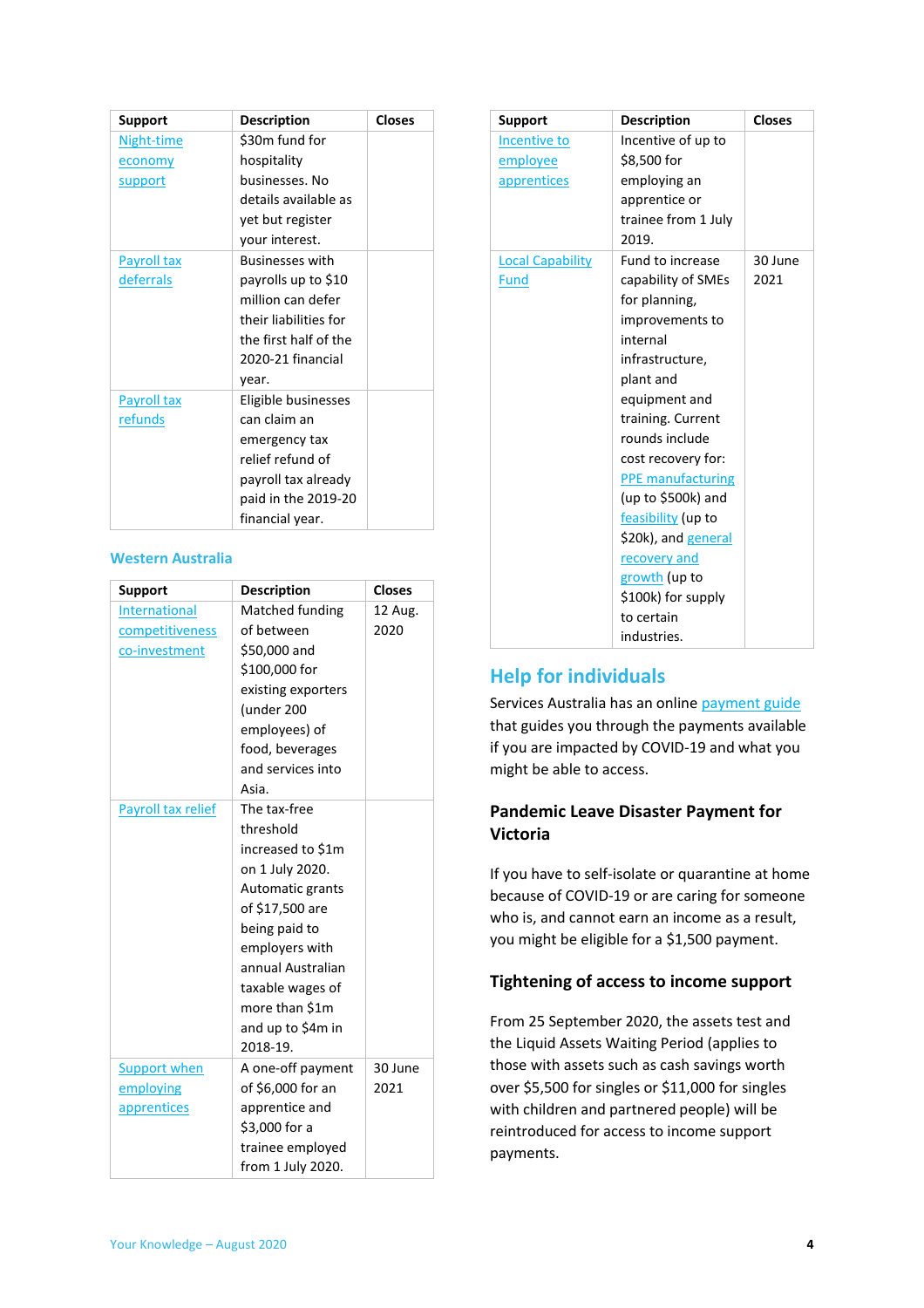In addition, partner income testing will resume from 25 September 2020, albeit with higher thresholds than those pre COVID-19. That is, you will not be eligible for income support if you are not earning an income but your partner earns \$3,086.11 per fortnight or \$80,238.89 per annum.

Job seeking requirements that were suspended from 24 March 2020 have been introduced from 9 June 2020. Some leniency has been provided for Victorians if you maintain contact with your employment service provider.

#### <span id="page-4-0"></span>**Coronavirus supplement**

The Coronavirus supplement will continue, albeit on a reduced rate of \$250 per fortnight (from \$550), from 25 September until 31 December 2020 for eligible individuals.

| 27 April to 24 Sept.<br>2020 | \$550 per fortnight |
|------------------------------|---------------------|
| 25 Sept. to 31 Dec.<br>2020  | \$250 per fortnight |

### <span id="page-4-1"></span>**Early access to superannuation**

Figures from the Australian Prudential Regulation Authority show that over \$30 billion has been taken from superannuation to date under hardship provisions. If you are an Australian citizen or permanent resident and New Zealand citizen, you can apply to release up to \$10,000 of your superannuation between 1 July 2020 and 31 December 2020 if you were made redundant, your working hours have been reduced by more than 20%, **and you have been adversely financially impacted by COVID-19**. If you are not in financial hardship you should not access your superannuation. The application process through myGov is a self-assessment process that you are responsible for. Penalties of up to \$12,000 may apply for providing false or misleading information.

Some financial institutions are reporting that early access to superannuation will be a factor taken into account for those seeking to apply for loans – lenders may interpret early access as

meaning that you are unable to meet your commitments and or are insolvent, and this is likely to impact on your credit worthiness.

# <span id="page-4-2"></span>**Your questions answered**

**During lock down I have had to work from home. I've set up a full home office with paintings, plants, a desk, computer equipment, a water tower and a sculpture. I presume I can claim everything I have purchased for this office and claim part of my mortgage and running costs?**

In general, home office expenses are designed for those who run their business out of home. If you are merely working from home and not running a business at home, then it's unlikely you will be able to claim occupancy expenses such as mortgage interest or rent. Keep in mind that if you claim occupancy costs, this will impact on your access to the CGT main residence exemption.

The water cooler is unlikely to be deductible as food and drink is considered to be private in nature. The items that beautify your office will generally only be deductible if they are displayed in open viewing areas in premises used for income producing purposes including reception areas, waiting rooms and foyers.

If you are working from home and have set up a home office for this purpose, you can claim a deduction for your expenses based on the 80 cents per hour short cut method, the 52 cents per hour method (which excludes phone, internet, or the decline in value of equipment which are all claimed separately), or the actual method.

## <span id="page-4-3"></span>**Quote of the month**

"When you're finished changing, you're finished." **Benjamin Franklin**